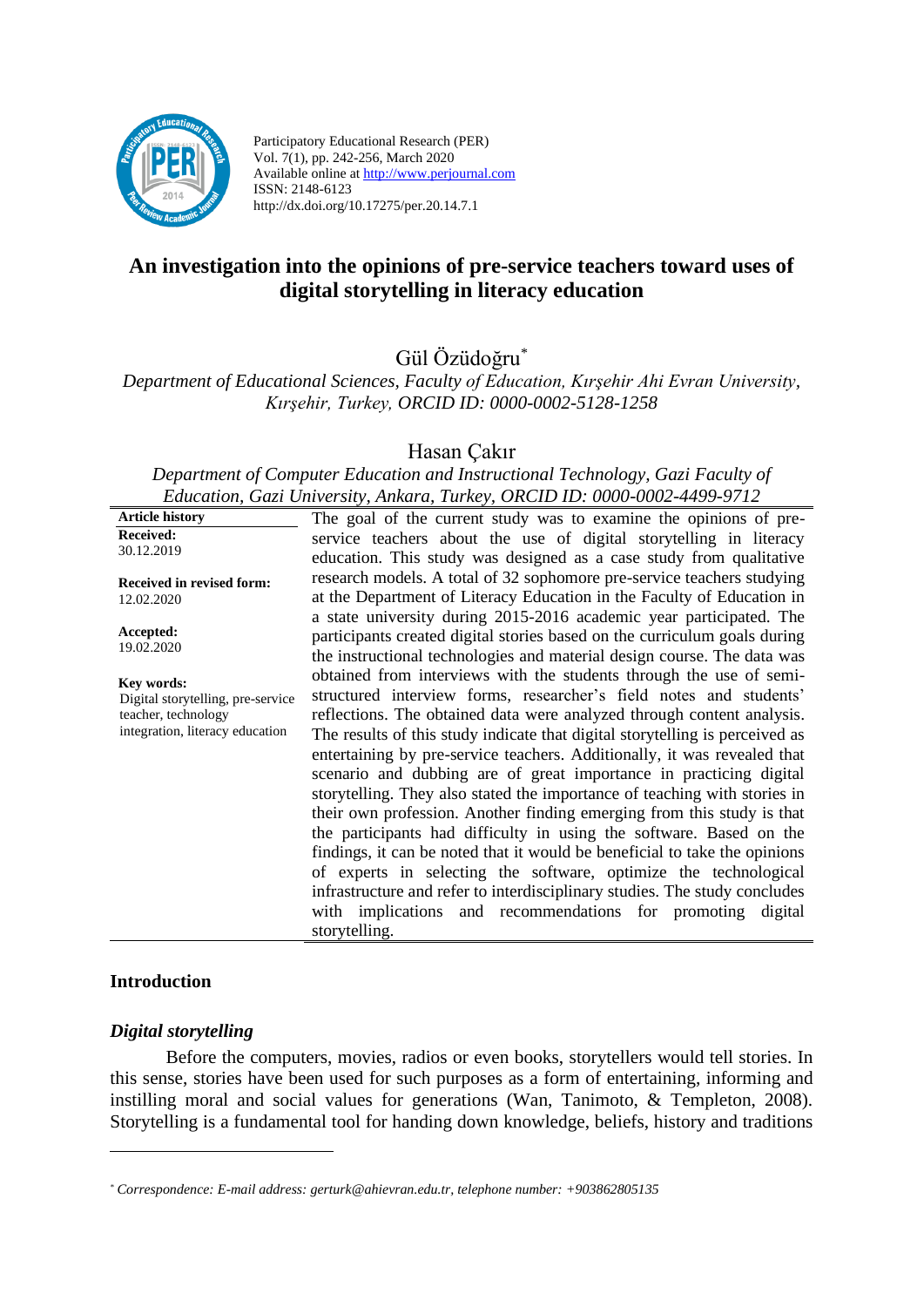to future generations (Smeda, Dakich & Sharda, 2014; Suwardy, Pan, & Seow, 2012). They indeed are effective means of simplifying the complex issues while teaching as well (Ng  $\&$ Nicholas, 2015). In addition to personating the imaginary worlds of children, stories improve reading, speaking, listening and writing skills along with lexical development in first and second language education (Ciğerci & Gultekin, 2017). Today, designing stories are performed not merely through printed media or oral methods, but also using digital media tools (Del-Moral, Villalustre, & Nerira, 2016).

Novel and developing technologies contribute to telling stories through usages of multimedia tools (Wan et al. 2008). Together with these technologies, storytelling art evolved into digital storytelling in 1990s, and thus digital storytelling came to the fore (Garrety, 2008). Digital storytelling is a modern way of telling stories through software, including multimedia tools such as visuals, audio, and music (Xu, Park, & Baek, 2011). It is also an educational tool through which users can tell stories thanks to digital learning platforms supported by their own voices and visual images (Sezginsoy & Şeker, 2016). Learning with multimedia tools encourages students to learn in-depth, by combining words with visual images, and educational messages included in multimedia tools enhance meaningful learning (Mayer, 2003). Apparently, there is a wide range of types of digital stories. Robin (2006), however, classified the most important ones under three categories. The first one is designed to inform or instruct the viewers on some certain topics such as maths, history, and instructional technologies. Another type of digital story is personal narrative that includes information about important issues in one's life. The last one is historical documentaries designed to investigate into dramatic events to get information about the past.

Previous research provides evidence that certain steps should be followed while designing digital stories (France & Wakefield, 2011; Kajder, Bull, & Albaugh, 2005; Cennamo, Ross, & Ertmer, 2010). Cennamo et al. (2010) list these steps as writing the script, developing a storyboard, locating images, creating a digital story and sharing it with others. Semingson, Owens, Hurlbut and Robertson (2016) note that the elements of a good story must be taken into consideration while using digital storytelling alongside technology. Robin (2006) focused on seven essential elements of a digital story issued by Centre for Digital Storytelling (2005); point of view, dramatic question, emotional content, the gift of your voice, the power of the soundtrack, economy and pacing. Robin and Pierson (2005), on the other hand, expanded and added some new items and listed ten significant elements which are overall purpose of the study, the narrator's point of view, dramatic question/questions, the choice of content, clarity of voice, pacing of the narrative, use of a meaningful audio soundtrack, quality of the images, economy of the story detail and good grammar and language use. In this sense, it can be noted that there are some significant issues in digital storytelling as well as the quality of the images and grammar.

# *Use of digital storytelling in literacy education in teacher education*

Digital storytelling which has steadily been gaining popularity is being practiced in several locations, such as libraries, schools, museums, community centres, medical and nursing schools apace with almost all educational settings beginning from kindergarten to graduate schools by teachers and students through a wide range of topics from art to zoology (Robin, 2016). Digital stories are powerful tools to raise awareness on such issues as social justice, social change, homelessness, agedness, mental health, and abuse besides personal experiences (Hewson, Danbrook, & Sieppert, 2015).

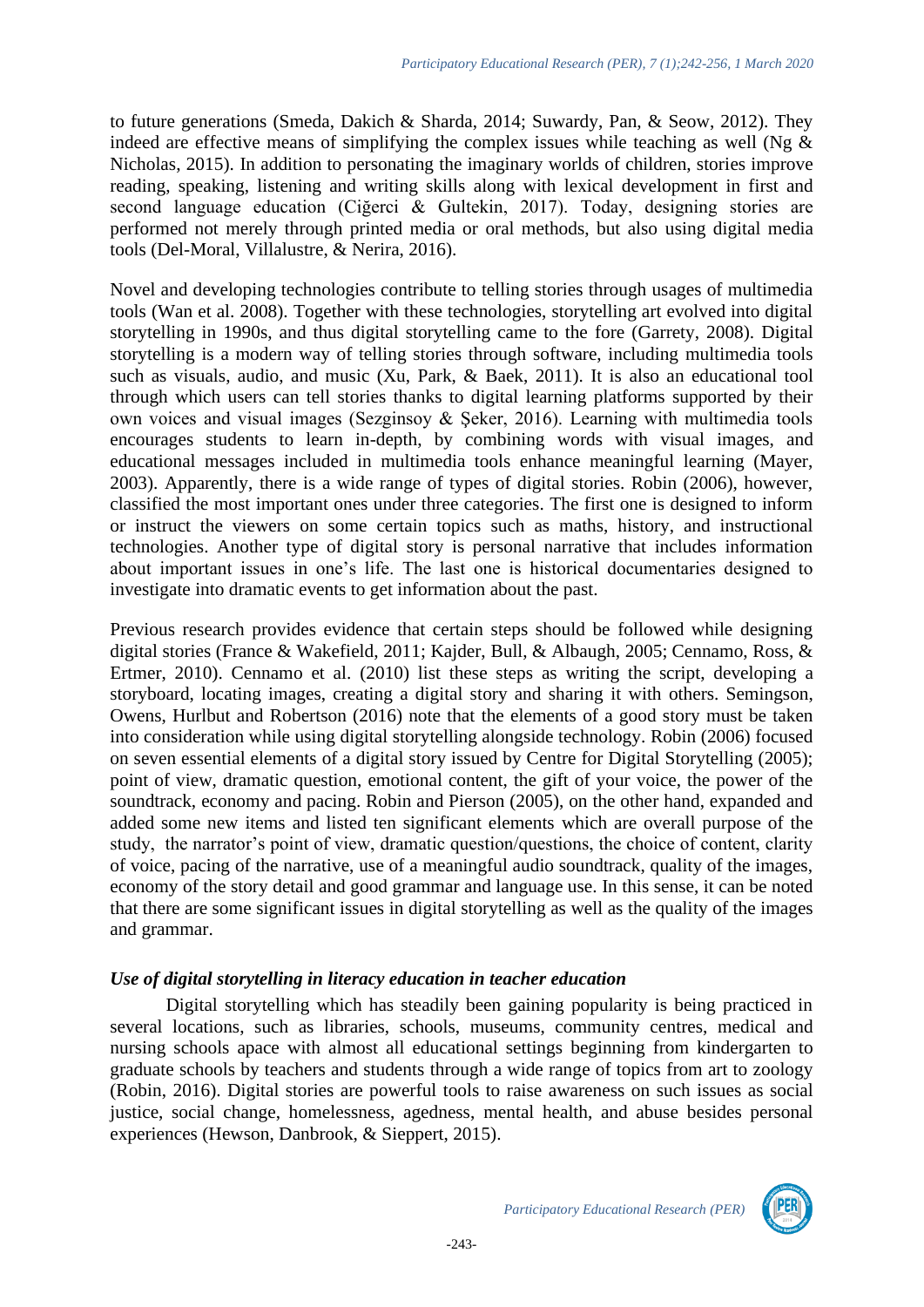Although digital storytelling is used comprehensively in varying educational contexts, literacy education is one of the most common fields in which they are used (Wan et al. 2008; Yamaç & Ulusoy, 2016). Developing such activities as reading, speaking, writing and listening from the beginning of primary school is of vital importance in adapting to the digital world and first language education (Çocuk & Yanpar Yelken, 2018). A systematic examination of literature has revealed that digital storytelling positively affects basic language skills (writing, reading, listening and speaking) (Ciğerci & Gultekin, 2017; Keşli Dollar & Tekiner Tolu, 2015; Tatlı & Aksoy, 2017; Yamaç & Ulusoy, 2016).

Digital storytelling particularly has an impact on writing skills since one of the most significant skills needed in digital storytelling is writing (Dogan, 2007). Since digital storytelling process requires individuals to be active in such steps as writing the script, editing, and shaping, they are considered beneficial for writing skills (Çıralı Sarıca & Koçak Usluel, 2014). In fact, writing, one of the most fundamental language skills, is a significant part of the curriculum for students from primary to K-12 level (Semingson et al. 2016). For this reason, determining the writing self-efficacies of Turkish pre-service teachers are crucial in terms of education of future students (Batar & Aydın, 2014).

Interdisciplinary studies are required for growing individuals as those with some necessary qualifications is the core purpose of the literacy education (Bağcı, 2010). At this precise point, instructional technologies can be considered as a suitable media for carrying out interdisciplinary studies. Further investigation into several missing points ignored in other scientific studies can actually provide beneficial results. For example, combining teachers' experiences and opinions with studies based on literacy education supported by technology will contribute to dealing with problematic issues (Egbert, Huff, Mcneil, Preuss & Sellen, 2009). Nevertheless it is observed that studies on technology integration mostly examine opinions of in-service teachers rather than pre-service teachers who would be in charge of integration of technology into teaching in the future (Çakır & Yıldırım, 2009).

Pre-service teachers can gain experience through observing educators using technology and taking courses related to technology. In these kinds of courses available in teacher education programs, hands-on experience should also be included with the theoretical background provided. Considering all of these, pre-service teachers are enabled to design digital stories by using technology thanks to digital storytelling in the Instructional Technologies and Material Design (ITMD) course in the Department of Literacy Education. Digital storytelling allows users to employ technology in learning environments and prepare educational contents (Aktaş & Uzuner Yurt, 2017). Additionally, it is thought that it would be beneficial to take opinions of pre-service teachers who are literacy educators on combining stories that are valuable for literacy education with digital storytelling supported by multimedia tools.

# *Purpose of the study and research question*

The aim of this research is to examine the opinions of pre-service teachers, who will be mother language educators, about the use of digital storytelling in education. In line with this aim, pre-service teachers were allowed practice digital storytelling and their opinions were examined. In concert with this aim, this research question framed the study: 'What are the opinions of pre-service teachers about using digital storytelling in literacy education?'

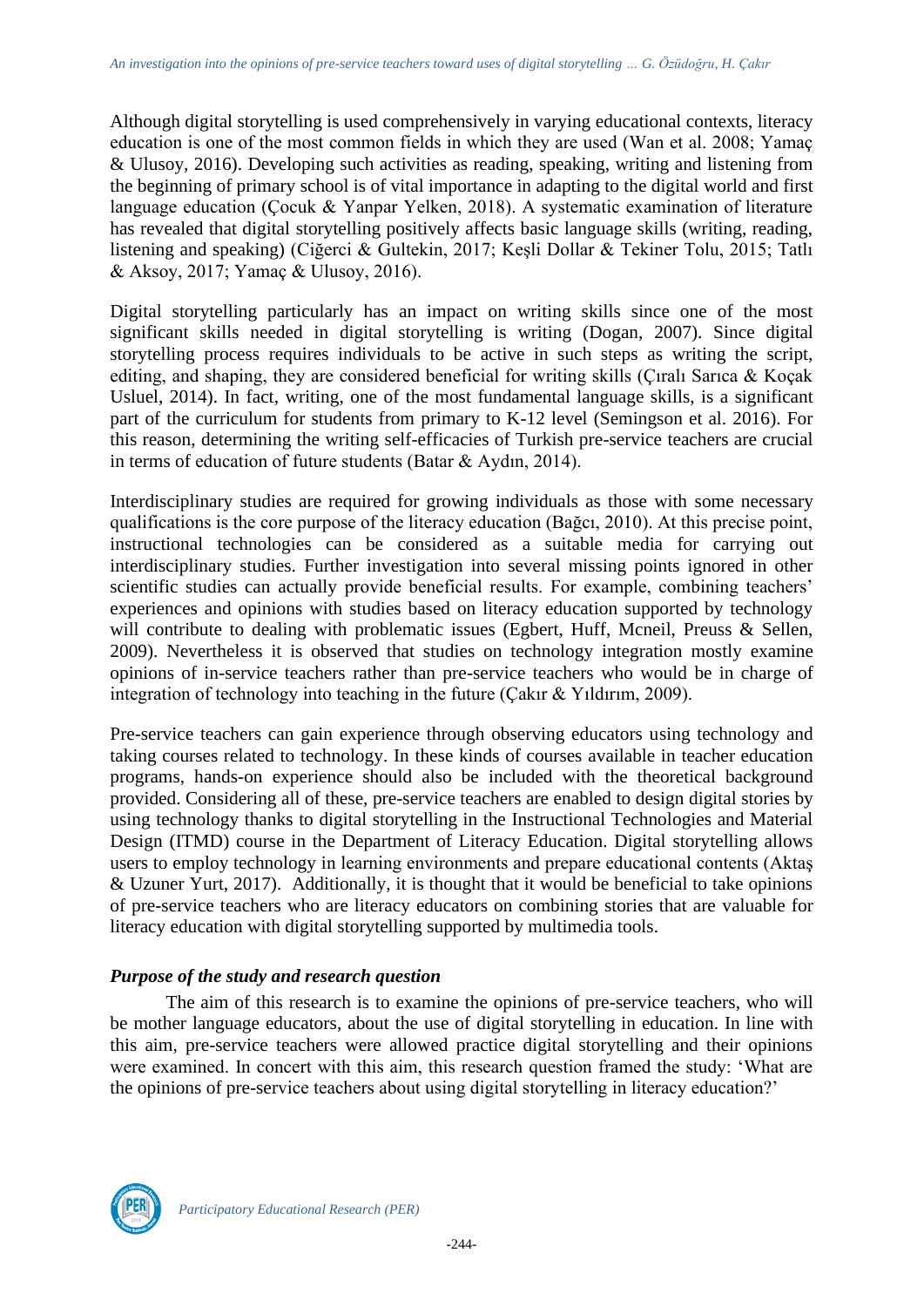#### **Material and Method**

#### *Research model*

In this study, designed case study method from qualitative research models was used. Case study is a qualitative research methodology in which researcher explores and describes a phenomenon in detail and then reveals the themes of an event through triangulation to shed light on issues related to real life, to the existing system or to a certain period of time (Creswell, 2013). Case studies provide in-depth inquiry, time-based examination of conditions and coverage of contextual conditions (Yin, 2014). To that end, digital storytelling activity was conducted within the scope of ITMD course for eight weeks in this present study. Pre-service teachers designed digital stories as instructional materials according to curriculum goals. For each lesson, the researchers' field notes were taken, and pre-service teachers' reflections during the process were asked. Following the procedure, individual interviews on digital storytelling process were conducted with pre-service teachers.

#### *Participants*

A total of 32 sophomore pre-service teachers studying at Department of Literacy Education (Turkish Education) in Faculty of Education in a state university located in Central Anatolian Region during 2015-2016 academic year were recruited in this study. 22 of the participants were female. The cumulative grade point averages of 19 participants were between 0.0-2.5 out of 4, while 13 of them had between 2.6-4.0 grades.

#### *Data collection tools*

Interviews, field notes, document analyses, and observations are typical data collection tools in case studies from qualitative research models (Creswell, 2013; Creswell & Plano Clark, 2011; Yin, 2014). In this study, a semi-structured form during interviews, students' reflections out of document analyses, and researcher's field notes coming from observations were all referred to as qualitative data collection instruments. In semi-structured interviews, open-ended questions can be asked, and the responses can be tape recorded to be transcribed, while it is possible to observe and take notes in the relevant environment (Creswell, 2013). There is a specific type of field note resorted to in case studies according to the results revealed following interviews, observations and document analyses (Yin, 2014). This type of field note was employed in this study. On the other hand, Cresswell (2012) notes that self-notes, letters and diaries of the participants are considered as documents too. Thereupon the participants were asked to submit self-reflections too.

# *Semi-structured interview form*

This is a form developed by the researchers to examine the opinions of pre-service teachers towards digital storytelling in literacy education. The form was sent to field experts and then a pilot study was performed. The first version of the form included nine open-ended questions. After the revision, the form was revised, and two more items were added. The final version of the form included eleven questions. The interview form includes questions such as: "Did digital storytelling activities contribute to you?", "If so, how can you explain this contribution?", "According to you, what are the fundamental elements of a good digital story?", "What do you think about the applicability of digital stories in terms of literacy education?".

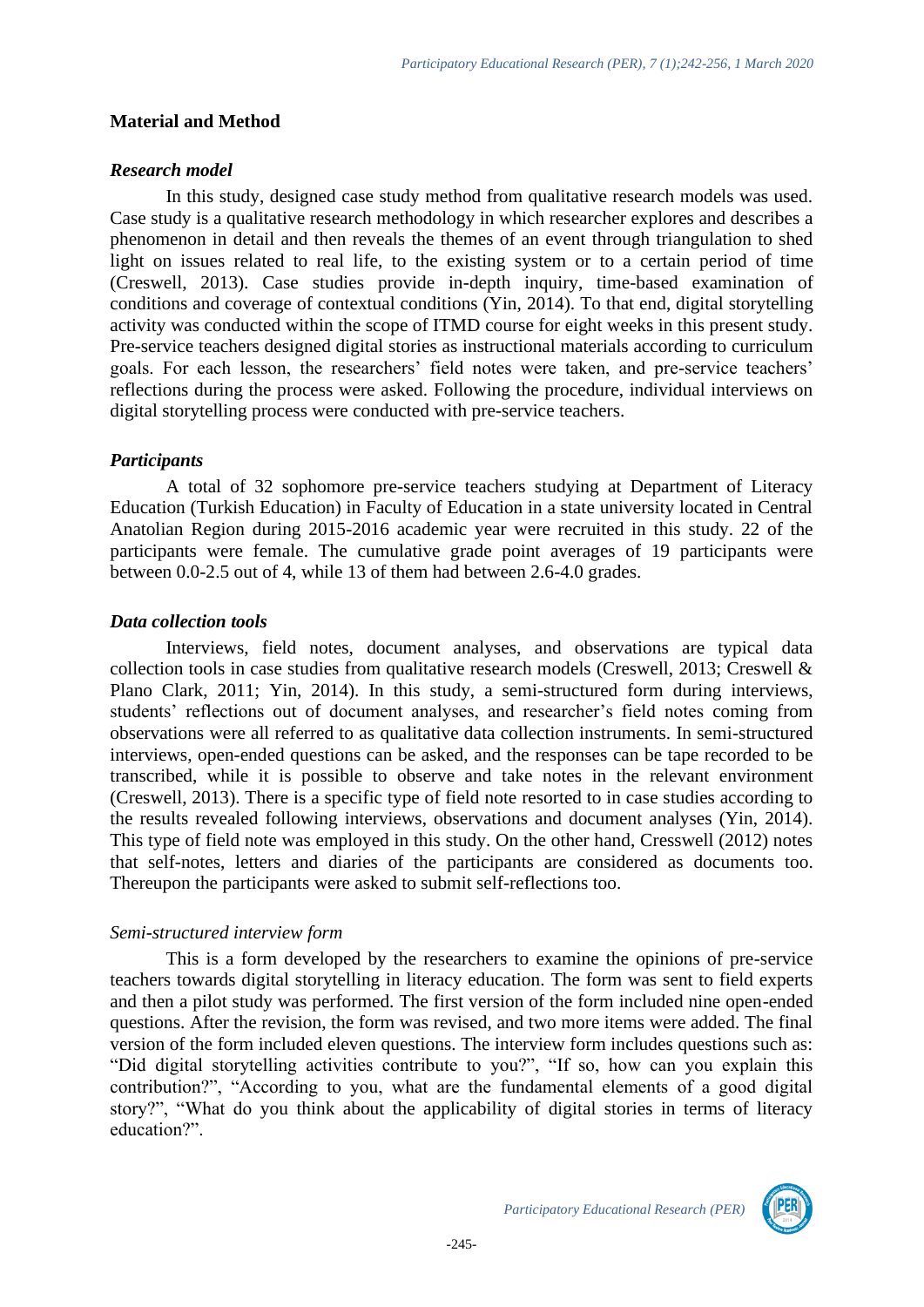#### *Students' reflections*

The participants were asked to submit reflections during the process. These reflections include their opinions on the activities done in the course, the difficulties they experienced and their coping strategies, favourite activities and general opinions.

#### *Researcher's field notes*

Field notes were taken by the researcher during the process. The researcher took notes on the difficulties observed during the course, circumstances occurring within or out of the scope of the procedure.

#### *Data analysis*

In qualitative studies, triangulation (using different and multi sources of information), long-term participation in the field and detailed description (describing the environment, participants and themes in detail) increase the validity of the study (Creswell & Miller, 2000; Fraenkel & Wallen, 2008). These three strategies of validity were employed in this research. Moreover, expert opinions and the pilot study while developing the interview form enhanced the validity of the research.

Recording the voices of the participants during the interviews and achieving agreement in coding process in the data analyses increase the reliability of the research in qualitative studies (Creswell, 2013; Fraenkel & Wallen, 2008). In this context, the voices of the participants were tape recorded with full consent of the participants in this study and the agreement between two researchers during the coding process was calculated. This enhances the reliability of the research. Miles and Huberman (1994) suggest the formula "reliability=number of agreements/(number of agreements+disagreements)\*100 for sufficient agreement among multiple coders and state that an inter-rater reliability (IRR) of 80% agreement is sufficient.

In this study, the content analysis technique was employed in the analysis of the participants' opinions, reflection reports and field notes of the researcher. First, the audiotape recordings of the participants during the individual interviews were transcribed. Also, the reflection reports of each participants were examined, considering the transcription of the interview. Following this, a transcription was coded by two coders and the codes were compared in terms of similarities and differences. The codes were discussed, and the coding table was formed. Two coders continued to code separately based on this coding table. The researcher continued to code alone when the sufficient agreement rate (88.2%) was achieved. In the event of adding a new code, the researcher exchanged ideas with the second coder. Following the agreement, coding process continued. When it comes to field notes, similarities and differences were designed in tables and interpreted accordingly.

# *Procedure*

The study includes two stages: The pilot study and the study. Prior to the procedure, an 18-hours pilot study was conducted. The pilot study was intended to check the applicability of the activities and see circumstances that may emerge during the process. After the pilot study, the necessary arrangements were made, and an 8-week procedure was performed.

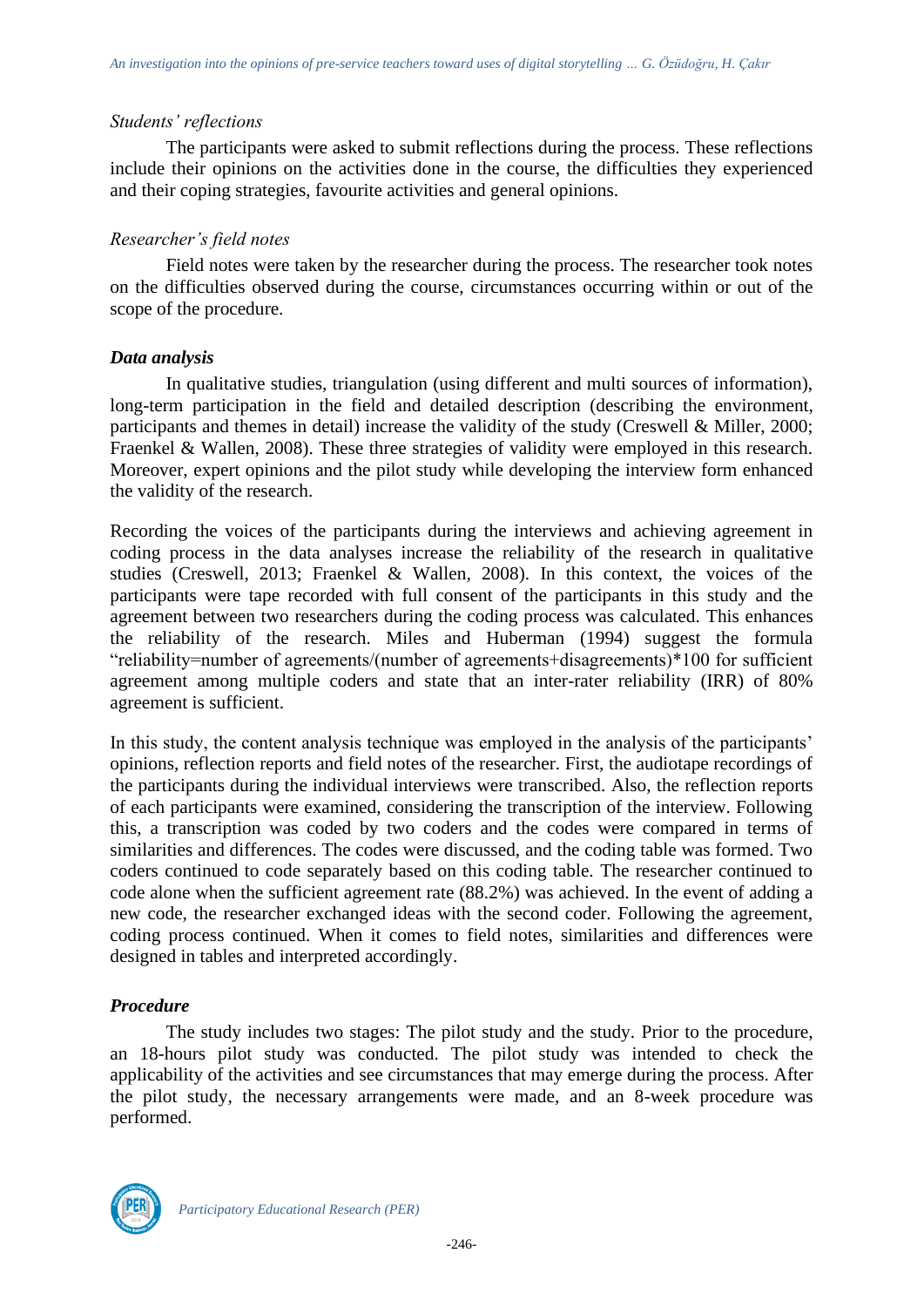# *Pilot study*

The pilot study was conducted with sixteen 3rd grade pre-service teachers studying at the Department of Literacy Education in the Faculty of Education in a state university during an 18-hours process. The steps offered by Cennamo et al. (2010) were followed while designing digital storytelling. GoAnimate (its current name is Vyond) web 2.0 tool was used to design digital stories. During the pilot study, the researcher's field notes and students' reflections were obtained. Following the practice, the opinions of the pre-service teachers were asked. Some changes were made in the procedure plan and data collection tools after the pilot study.

# *The study*

The procedure was conducted in ITMD course for eight weeks in spring term of the 2015-2016 academic year. Figure 1 displays the implementation plan of digital storytelling.



*Figure 1.* Weekly implementation plan

The pre-service teachers designed digital stories as materials based on curriculum goals during the course. The pre-service teachers were provided with training on digital storytelling by the researcher. They were asked for designing digital stories considering the themes and objectives of the courses they would teach in related grades when they graduate and become in-service teachers. Beforehand, some general information on themes and objectives were given to the participants by an expert of Literacy Education. During the process, the opinions of the field expert were asked. While designing the digital stories during the implementations, the steps suggested by Cennamo et al. (2010) and displayed in Figure 2 were followed. The weekly implementation plan was developed according to these steps.



*Figure 2.* Steps of digital storytelling

The weekly implementation plan was developed by the researchers. After the opinions of the experts were taken, the pilot study was conducted, modifications such as limiting the word counts of the stories, expanding the time allocated to digital storytelling and assigning homework to make the students continue to study outside the classroom were made. Students'

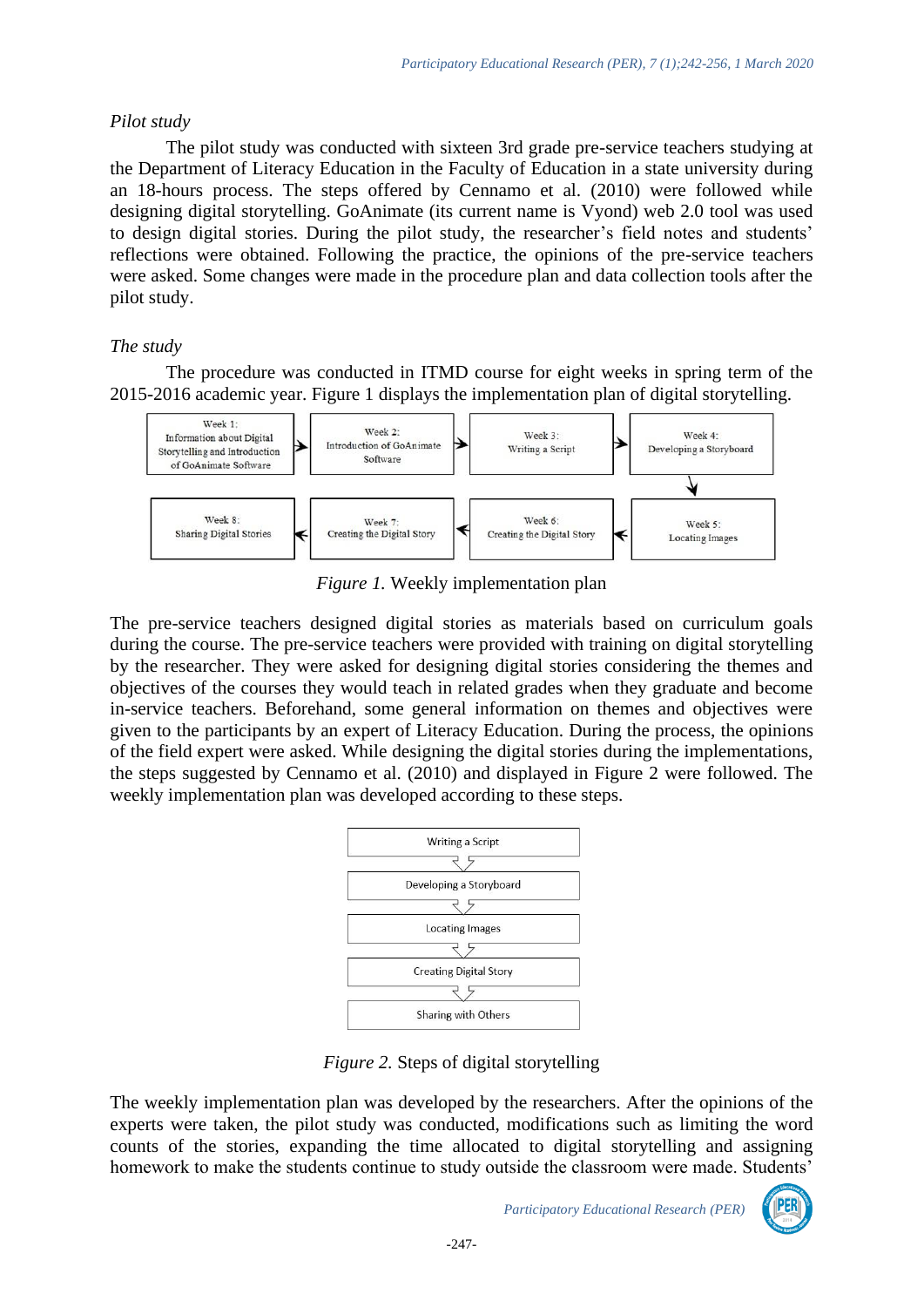reflections were asked in every two weeks. The researcher took field notes in each lesson. Following the implementation, the participants were interviewed through the semi-structured form.

#### *Software to create digital story*

A wide range of software is being used, including PowerPoint, MovieMaker, iMovie, StoryBird, Powtoon, and GoAnimate to design digital stories. In this study, GoAnimate was used as it was thought that a software enabling its users to design digital stories in which they can modify the location, characters, music, and speeches and where they can make a story flow would be useful considering the age of the study group. Teacher can assign a username and a password to the students in GoAnimate software so that the students can design digital stories through their own usernames and passwords. The digital stories can be saved (downloaded) in MP4 format to be used later.

#### **Results**

This study focuses on the applicability of digital storytelling in literacy education. Based on the data from interview and reflection reports, themes, categories, codes and their frequencies are displayed in Table 1. Following the explanation of the table, similarities and differences between these results and field notes of the researcher are discussed.

| <b>Theme</b>                  | Category                                    | Code                                        |    |
|-------------------------------|---------------------------------------------|---------------------------------------------|----|
| Software<br>Usage             |                                             | Dubbings                                    | 23 |
|                               | Difficulties with software usage            | Adjusting character movements               | 18 |
|                               |                                             | Adjusting scenes                            | 11 |
|                               | Limitations of the software                 | <b>Using English Language</b>               | 22 |
|                               |                                             | Limited object variety                      | 10 |
|                               | Contributions of digital storytelling       | Entertaining                                | 27 |
|                               |                                             | Permanent learning                          | 22 |
|                               |                                             | Improving writing skills                    | 17 |
|                               |                                             | Course engagement (interest, motivation,    | 17 |
|                               |                                             | inspiration, taking attention)              |    |
| Positive and negative aspects |                                             | A new method for teaching a subject         | 13 |
|                               |                                             | Improving technology usage                  | 13 |
|                               |                                             | Addressing more sense organs                | 12 |
|                               |                                             | Professional development                    | 11 |
|                               |                                             | Learning a new software                     | 11 |
|                               |                                             | Being practical in teaching boring subjects | 11 |
|                               |                                             | Being practical in teaching<br>difficult    | 9  |
|                               |                                             | subjects                                    |    |
|                               | Difficult stages faced                      | Using the software                          | 17 |
|                               |                                             | Writing a story                             | 15 |
|                               |                                             | Developing a storyboard                     | 9  |
|                               | Coping strategies with the difficulties     | Getting help from friends                   | 21 |
|                               |                                             | Getting help from instructor                | 12 |
|                               | Weaknesses                                  | Time-consuming                              | 12 |
|                               |                                             | Lack of technological infrastructure in     | 10 |
|                               |                                             | schools                                     |    |
|                               | Important elements for digital storytelling | Scenario                                    | 19 |
|                               |                                             | Dubbing (speed, clearness, intelligibility, | 18 |
| Use at literacy<br>education  |                                             | emphasis, intonation, pronunciation)        |    |
|                               |                                             | Background music (sound level, suitability  | 12 |
|                               |                                             | with the event)                             |    |
|                               |                                             | Convenience for the target population       | 12 |
|                               |                                             | Skill and knowledge of software             | 11 |

**Table 1.** Opinions of pre-service teachers on digital storytelling

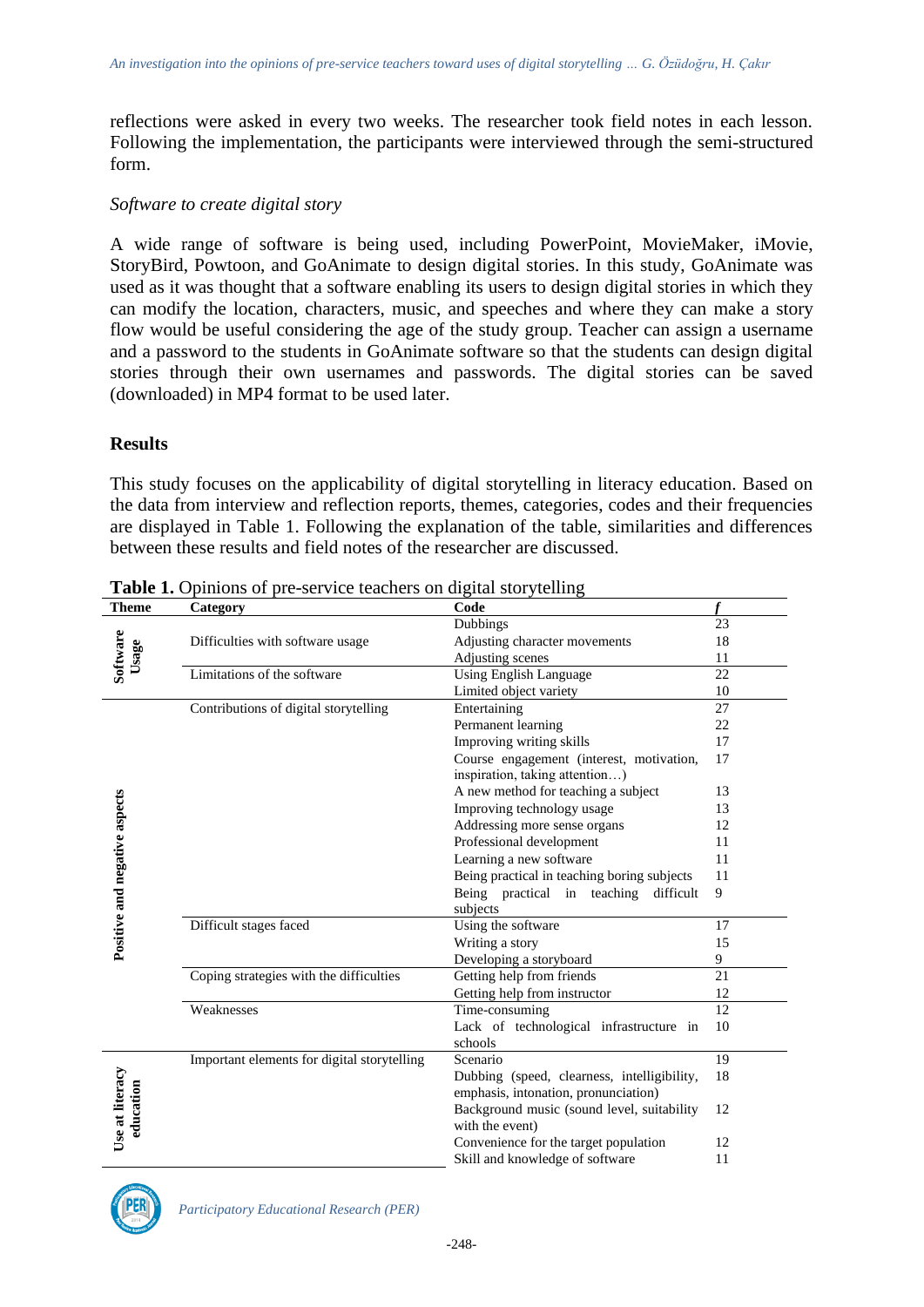|  |                                     | Paying attention to grammar rules                                | 11  |
|--|-------------------------------------|------------------------------------------------------------------|-----|
|  |                                     | Topic                                                            | 10  |
|  | Suitability for Turkish Language    | The importance of learning with stories for<br>the field         | 15  |
|  |                                     | The importance of reading and writing in 9<br>the field          |     |
|  |                                     | Convenience for teaching Turkish subjects<br>(grammar, etc.)     | 9   |
|  | Wishing to use in professional life | stories<br>Using<br>digital<br>prepared<br>by<br>himself/herself | -23 |
|  |                                     | Making the students design digital stories                       | 15  |

As shown in Table 1, the qualitative data were classified under three themes, nine categories and thirty-five codes.

#### *Software usage*

Based on the findings, there were two categories i.e. difficulties with software usage and limitations of the software, and five codes under these categories. This theme includes opinions of pre-service teachers on the software for digital storytelling activities. In addition to use of such software such as PowerPoint, MovieMaker, and PhotoStory, there are others including GoAnimate and Powtoon that allow their users to use characters. In this study, GoAnimate, a web 2.0 tool, was made use of as it was thought that a software which enables its users to design digital stories in which they can modify the location, characters, music, speeches and can make a story flow will be useful considering the age of the study group. The selection of the most suitable software for the target population is one of the key factors in digital storytelling. In this regard, it can be noted that a very simple software may cause users to get bored, just as a difficult one is likely to lead to difficulties, thereby causing negative attitudes towards the software. It would be useful to focus on studies including different types of software and the opinions of the participants to determine which software are useful for what age groups.

There are three codes under the difficulties with software usage category. The most repeated code among these is dubbings  $(f = 23)$ . An example expression is as follows: (The participants were coded as P1, P2, …).

*"I had difficulty in finding the right person for dubbing as there were a lot of characters. Anyway, those people had difficulty in dubbing, as well. They either burst into laughter or made wrong emphasis or used wrong intonations while dubbing…" P3*

There are two codes in limitations of the software category. The most repeated code among these is using English Language  $(f = 22)$ . An example expression is as follows:

*"I had difficulty finding the things for which I looked. For example, we had difficulty in finding some words including garden instead of classroom environment or clothes for the characters due to lack of English proficiency. However, it was a good work in general." P23*

#### *Positive and negative aspects*

Based on the findings, there emerge four categories: contributions of digital storytelling, difficult stages faced, coping strategies with the difficulties, and the weaknesses of digital stories and eighteen codes. This theme includes positive and negative opinions of participants based on their experiences with digital storytelling. Focusing on experiences of

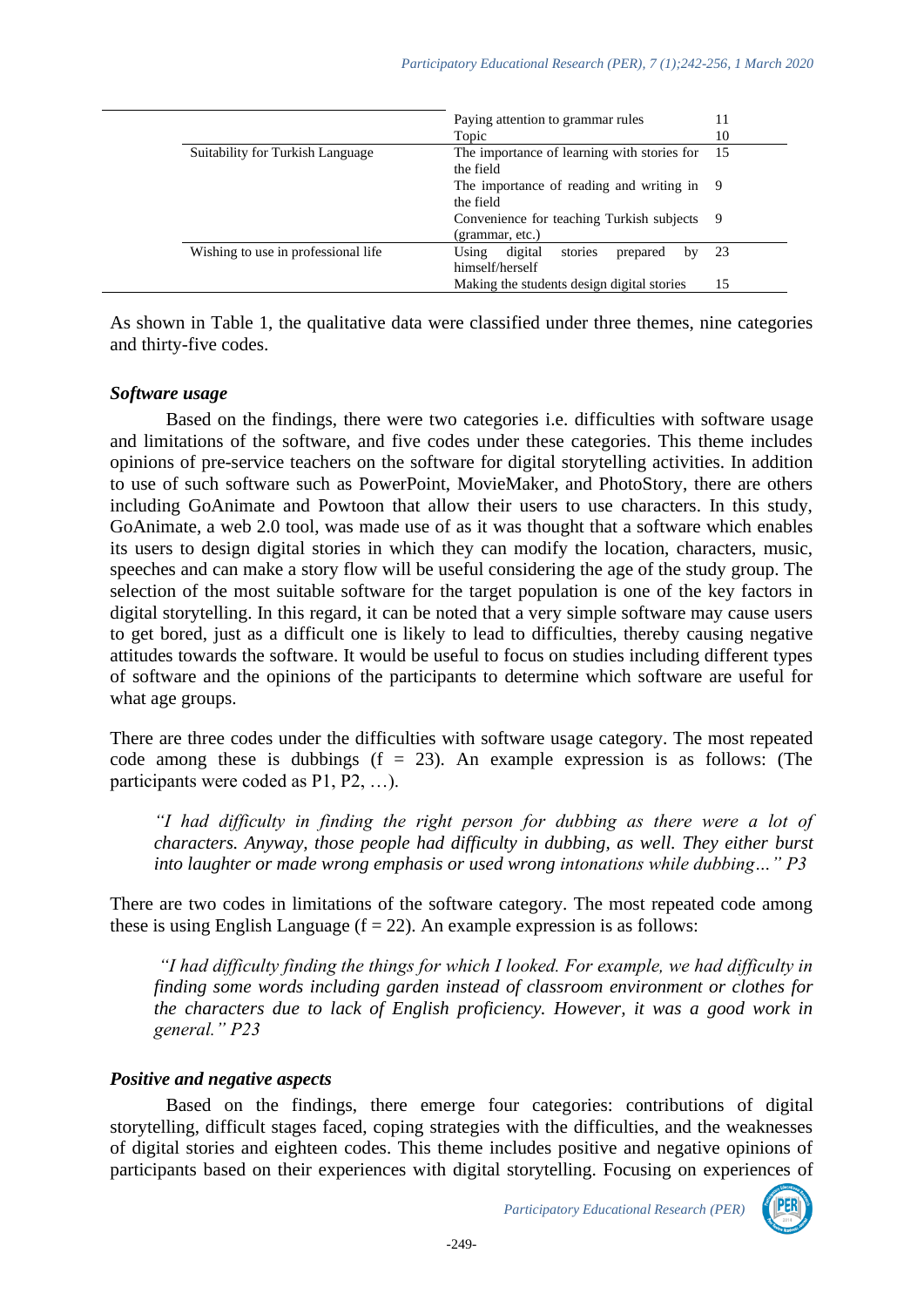implementation and revealing the opinions of the participants through interviews and selfreflections will contribute to a better implementation. Each piece of research may disclose distinctive findings that cannot otherwise be revealed in others.

There are eleven codes under the contributions of digital storytelling category. The most repeated code is entertaining  $(f = 27)$ . This code shows that the pre-service teachers enjoyed the process while designing digital stories and regarded this as the most important contribution. An example expression is as follows:

*"It is a rather entertaining and enjoyable software. I loved it. I had difficulty, but I am happy. This helped me focus on being successful, maintaining it rather than giving up. I see it as a beneficial activity." P26*

There are three codes under the difficult stages faced. The most repeated code is using the software  $(f = 17)$ . This code shows that the pre-service teachers had often difficulty in using the software. An example expression is as follows:

*"I had difficulty in using the software. Others aren't much difficult as this, but I had problems since it was the first time I used this software." P28* 

There are two codes under the coping strategies with the difficulties. The most repeated code is getting help from friends  $(f = 21)$ . This code shows that the pre-service teachers mostly ask for help from their friends when they had trouble. An example expression is as follows:

*"When I couldn't find the tools and had problems with using the software, I asked for help from my friends." P19* 

There are two codes under the weaknesses of digital storytelling. The most repeated code is that designing a digital story is time-consuming  $(f = 12)$ . This code shows that the pre-service teachers consider the time spent during digital storytelling as one of the weaknesses of the software. An example expression is as follows:

*"If the teacher designs a digital story, it may take longer periods of time. The topic may not be integrated into the curriculum." P15*

# *Use at literacy education*

Based on the findings, there emerge three categories: important elements for digital storytelling, suitability for Turkish language and wishing to use in professional life and twelve codes under these categories. This theme includes opinions of pre-service teachers on using digital storytelling in literacy education. It can be noted that digital storytelling is a more convenient method for verbal courses as self-expression, writing and stories are significant in verbal fields like literacy, history. Therefore, in this study, the pre-service teachers who would teach literacy in the future were recruited as the study group.

There are seven codes reported as important elements for digital storytelling. The most repeated code is scenario  $(f = 19)$ . This code shows that the pre-service teachers consider the scenario as the most important thing to design a digital story in their own professions. An example expression is as follows:

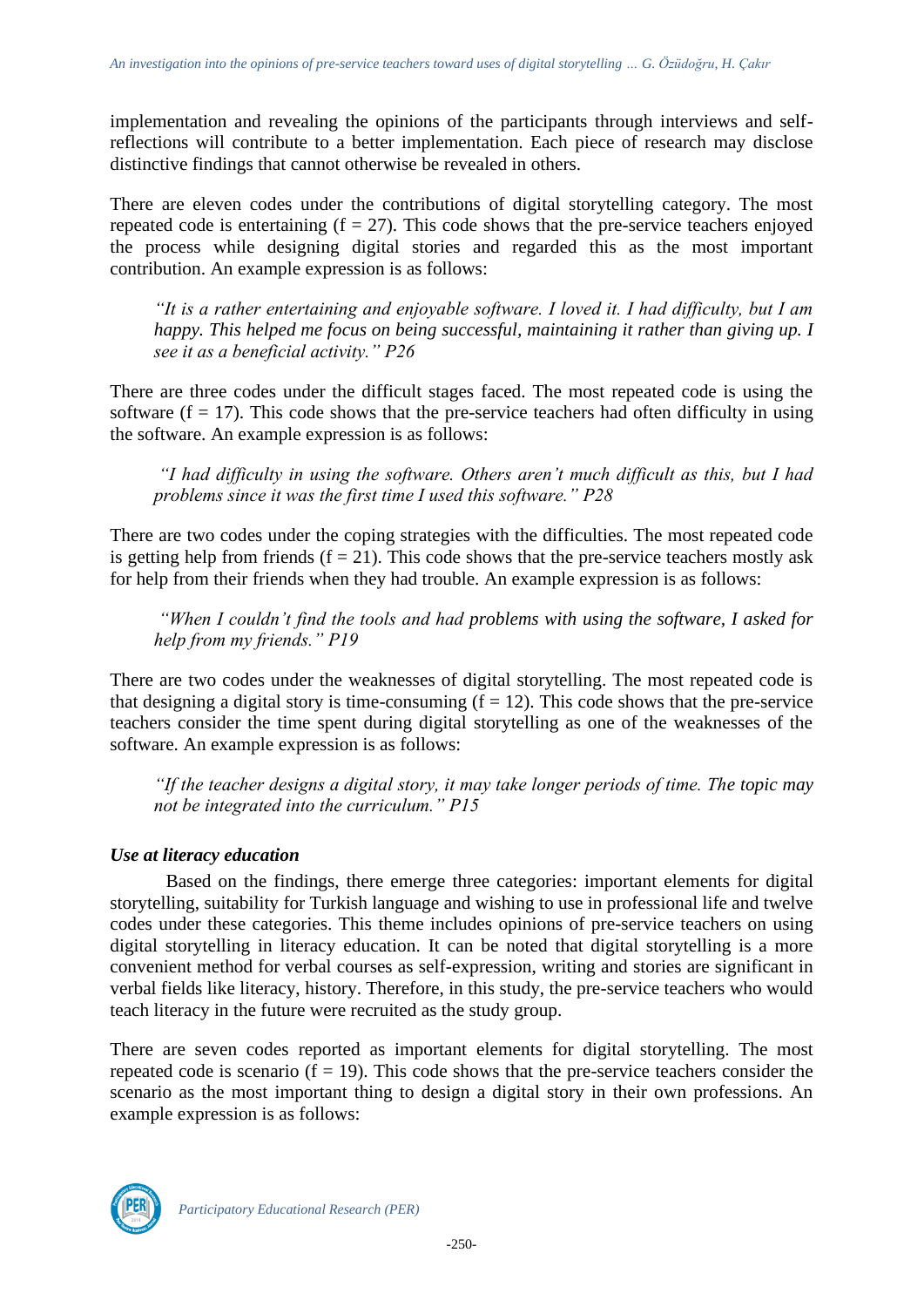*"First of all, there must be a nice idea and a well-written scenario. The scenario must be attractive and easy so much so that it can be animated in the digital story effectively and without difficulty." P2*

There are three codes under suitability for Turkish language category. The most repeated code is the importance of learning with stories for the field  $(f = 15)$ . This code shows that the preservice teachers consider the digital storytelling as significant in terms of its applicability in their profession. An example expression is as follows:

*"…Stories are materials to be used for literacy activities, and so they are important for literacy education and Turkish lessons." P5*

There are two codes under wishing to use digital stories in professional life category. The most repeated code is using digital stories prepared by himself/herself  $(f = 23)$ . This code shows that the pre-service teachers wish to broadcast the digital stories designed by themselves to be watched by others. An example expression is as follows:

*"I certainly use it while teaching and prefer to design it by myself. I would design it to teach the complicated issues of the subject since I know better when students have difficulty." P6*

When the field notes of the researcher are examined, Table 2 summarizes the most remarkable points.

| $\sim$ which is a meaning on process of<br>hold hotes of the researcher |                                                                     |  |
|-------------------------------------------------------------------------|---------------------------------------------------------------------|--|
| <b>Problems</b>                                                         | Having difficulty in dubbing the stories                            |  |
|                                                                         | Time problems caused by technical issues                            |  |
|                                                                         | Software including Turkish Language                                 |  |
| Requirements                                                            | Getting help from friends                                           |  |
|                                                                         | Guidance                                                            |  |
|                                                                         | Want to learn the software by other pre-service teachers            |  |
|                                                                         | Improving communication skills                                      |  |
|                                                                         | Increasing self-confidence in writing                               |  |
| Personal development                                                    | Increasing self-confidence in technology usage                      |  |
|                                                                         | The contribution of different practices to professional development |  |
|                                                                         | Increasing the engagement in the lesson                             |  |

**Table 2.** Findings on process by field notes of the researcher

As shown in Table 2, the field notes of the researchers were classified under three categories, including problems experienced in the process, requirements for the implementation, and contributions to the personal development. In this sense, it can be underlined that the findings of interviews and reflections concur well with the field notes.

# **Discussion**

This study sought to contribute to a growing body of studies hence the bulk of literature in digital storytelling field. The results provide evidence to suggest that digital storytelling enhances the communication among pre-service teachers and between them and the instructor, provides cooperation, makes the lessons more entertaining and increases the engagement during the lesson. Yet there may be some difficulties with dubbings and the language of the software, in addition to some time delays due to technical issues. The results announced that digital storytelling will contribute to literacy education as Turkish is a verbal

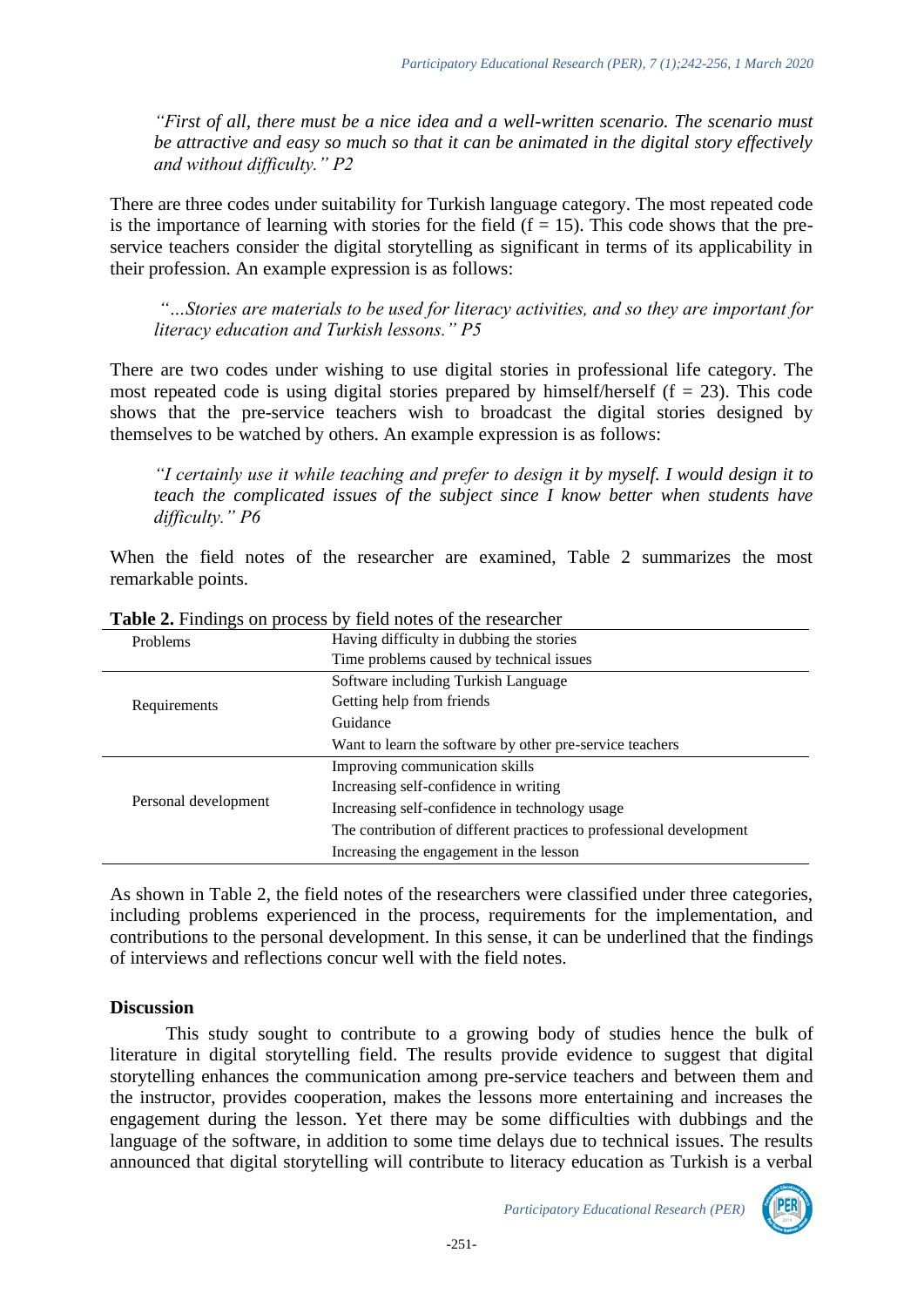field, and digital storytelling is a convenient method for literacy education in terms of its significance for speaking, writing and communicating with visual images. Furthermore, the participants mentioned that they were eager to use digital storytelling in literacy education. It was also found that they considered scenario, dubbing and suitability for the target population as important issues while designing digital stories. Semingson et al. (2016) argued that there are is a wide range of software to design digital stories, but it is of importance to find a suitable one for the age and grade levels of the students bearing in mind the complexity of the software.

A review of the literature has shown that there are some studies that corroborated with the findings of this research. In one of these studies, Aktaş and Uzuner Yurt (2017) concluded that Turkish pre-service teachers had difficulty in dubbing and creating stories while designing a digital story. The authors also found that digital storytelling contributed to motivations, and promoted permanent learning, technology use skills and writing skills. In another study by Del-Moral et al. (2016), it was concluded that the participants experienced difficulty in creating the scenario and making the pronunciations of the words in dialogues while designing digital stories although they improved written and verbal communication skills, narration skills and digital competences. Ekmekçi (2016) concludes that digital storytelling can improve information and communication technology literacy skills in foreign language education. The work of Tatli and Aksoy (2017) is in good agreement with this present study in that university students had difficulty in dubbing in foreign language education, while it developed technological skills of the participants. In their study by Walters, Green, Goldsby and Parker (2018) with pre-service teachers stated that the participants shared digital storytelling would increase their own students' understanding of content, engagement and motivation.

Based on the findings, it can be noted that the pre-service teachers found the activity as entertaining, and wished to employ it in the future even though they reported that they had difficulty in finding the right person or silent environment for dubbing and had problems with looking for the meanings of the words they faced in the software. On the other hand, designing a digital story was found as time-consuming by the participants and this was evaluated as a weakness of the digital storytelling. This may have resulted from the fact that they used such a software for the first time, the English language of the software, finding the appropriate person or silent environment for dubbing was rather difficult or this could be something to do with some rare technical impediments. There is evidence to suggest that the participants mostly had difficulty in using the software. This may also have caused by the fact that it was a new experience for the pre-service teachers to use a software like this, owing to time-consuming steps or technical problems and the software language. In this sense, Karakoyun and Kuzu (2016) lend support this, by noting that the participants needed technical support and the implementation was a time-consuming process. Balaman (2016) concurs well with this, by suggesting that the students had difficulty in digital storytelling as they used the software for the first time. Sadik (2008) also is aligned with the findings of this study. The author concluded that the participants stated that digital storytelling help the learners understand the topic better, and that digital storytelling enhances the cooperation and communication, but they may need technical support during this process. Here it can be noted that providing users with technical support before designing digital stories and compensating their software and hardware needs will contribute to the overall process.

Being critical elements of a good digital story, the scenario and dubbing are of great importance since the message intended to be transmitted to the students is hidden in the

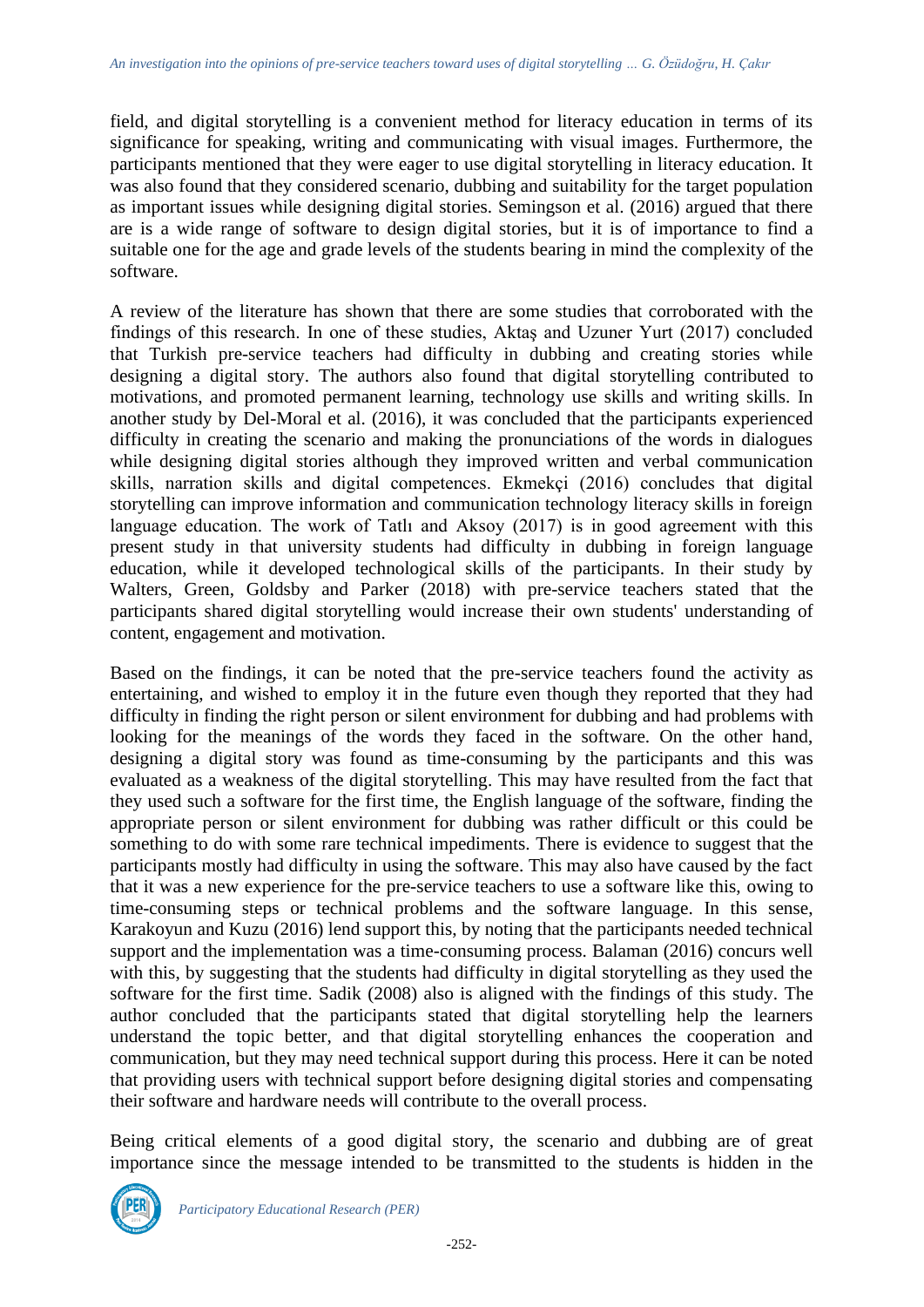scenario. All elements in a scenario, including characters, events and results will have an impact on the quality of the digital story. It was also detected that the participants consider the software as convenient in terms of Turkish language since it is important to teach through stories in literacy education. Wan et al. (2008), language education is one of the most significant field for using digital storytelling. Leong, Abidin and Saibon (2019) concluded that digital storytelling has positive effects on vocabulary learning.

Digital storytelling can be a powerful educational tool for students from each age and grade level who intend to create their own digital stories (Robin, 2016). Based on the results of this study, it can be pinpointed that using digital storytelling in teacher education programmes will yield positive outcomes. This is particularly essential in literacy education since time, written texts, and stories play fundamental roles in literacy education. For this reason, using this technology that is effective on writing skills of pre-service teachers who will teach literacy will contribute to their professional development. Upon graduating, they will be more competent in ensuring the gaining of this skill by their students.

#### **Conclusion**

This study has sought to illuminate the applicability of digital storytelling in literacy education. For this purpose, the pre-service teachers designed digital stories using the software and their opinions were asked. Based on the findings, it was discovered that digital storytelling develops the communication among pre-service teachers, and between them and the instructor, provides cooperation, makes the lessons more entertaining, increases the engagement during the lesson, and improves written expression and technology use skills. Notwithstanding, there were some difficulties with the language of the software and dubbings, some time delays occurred due to technical impediments as well as there were a number of time-consuming steps. It was pinpointed that digital storytelling contributes to literacy education as Turkish is a verbal field, and digital storytelling is a convenient method for literacy education in terms of its significance for speaking, writing and visual images. They considered the scenario, the quality of dubbing, and the convenience for the target population to design a good digital story. The pre-service teachers were willing to use digital storytelling while teaching in the future.

# **Limitation and recommendations**

Although the results of this study provide compelling evidence, we are aware of the fact that our research may have limitations as it is the case in any study related to social fields. First, English language used in software can be considered as a limitation in the study since this might have meant spending more time and making more effort for those students with beginner levels of English. Another limitation is that the convenient and small sample of the pre-service teachers limits the generalization of the results to other contexts and populations.

# *Recommendations for researchers*

Despite the above limitations, this study has specific recommendations. Correspondingly, future studies on the current topic are recommended in terms of two dimensions. The first is that it has been determined that very few software are accessible which provide the users with character and moving items while designing digital stories. What is more, there are very few language choices in software. Considering these points, the software to develop digital stories can be created by following software development and formative research principles. The second is that it is necessary to take the support of related

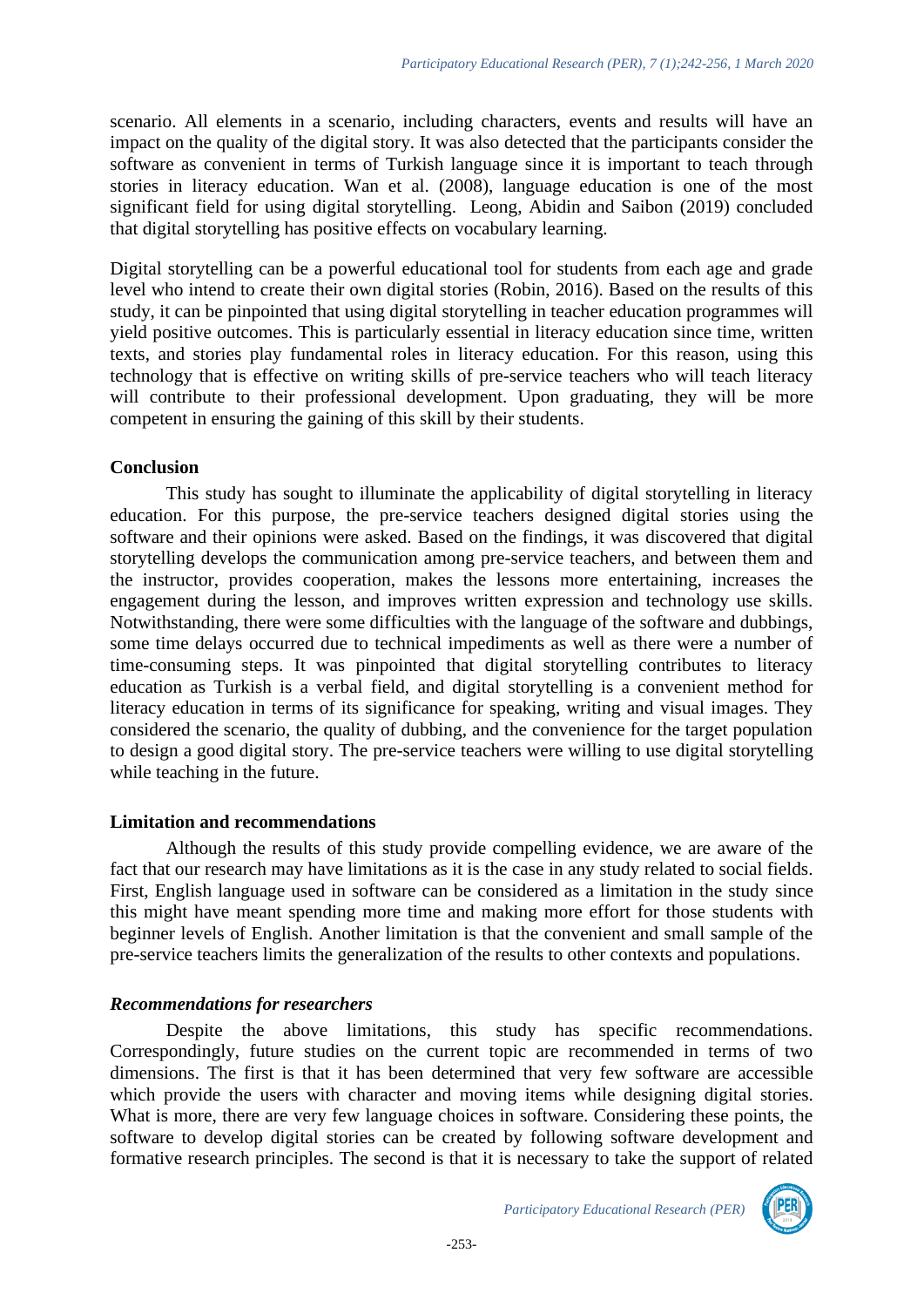field experts as well as those with technological expertise while conducting studies. Taking this into account literacy teaching experts as well as those with technological proficiency were asked for help if necessary, in this research. Exchanging ideas with the experts in literacy education in which stories are key may add new perspectives to the studies. For this reason, new studies on digital storytelling can be designed with the help of field experts.

#### *Recommendations for practitioners*

In this study, there are also several recommendations for the teachers and educational institutions which train teachers. First, selecting the software to be used in digital storytelling calls for great attention. There is a wide range of software services for designing digital stories, but students are more attracted by those in which they can use characters and add to movements to the characters. The number of the software services that allow its users to do these is limited or there no language option given. Given these, the software services where digital stories can be designed by using the moving characters and that provide language option support should be used. The second one is that it is necessary to check the technological infrastructure so that any potential problems can be determined before the digital storytelling practices. As long as the problems remain unsolved, time delay problems and loss of motivation may take place. Finally, finding a silent environment during dubbing is another significant issue in designing digital storytelling. This is not always easy and hence dubbing may not be possible during the lesson. To eliminate this problem, students should be assisted in their seeking the necessary equipment and sources as computers, internet, audio tape recorder, microphone or should be allowed to use the computer labs in their spare times.

# **Acknowledgement**

This research is a part of first author's doctoral thesis with second author's consultancy at Gazi University, Institute of Educational Sciences.

# **References**

- Aktaş, E., & Uzuner Yurt, S. (2017). Effects of digital story on academic achievement, learning motivation and retention among university students. *International Journal of Higher Education, 6*(1), 180-196.
- Bağcı, H. (2010). Levels of Turkish teacher candidates' efficiency of written expression. *Inonu University Journal of the Faculty of Education, 11*(2), 45–68.
- Balaman, F. (2016). The effect of digital storytelling technique on the attitudes of students toward teaching technologies*. Pegem Journal of Education and Instruction, 6*(2), 147- 168.
- Batar, M., & Aydın, İ. S. (2014). Evaluation of Turkish teacher candidates' self efficacy beliefs of written expression. *International Journal of Language Academy, 2*(4), 579- 598.
- Çakır, R., & Yıldırım, S. (2009). What do computer teachers think about the factors affecting technology integration in schools*? Elementary Education Online, 8*(3), 952-964.
- Cennamo, K., Ross, J., & Ertmer, P. (2010). *Technology integration for meaningful classroom use. A standard-based approach.* Belmont, CA: Wadsworth.
- Ciğerci, F. M., & Gultekin, M. (2017). Use of digital stories to develop listening comprehension skills. *Issues in Educational Research, 27*(2), 252-268.
- Çıralı Sarıca, H., & Koçak Usluel, Y. (2016). The effect of digital storytelling on visual memory and writing skills. *Computers & Education, 94*, 298-309.



*Participatory Educational Research (PER)*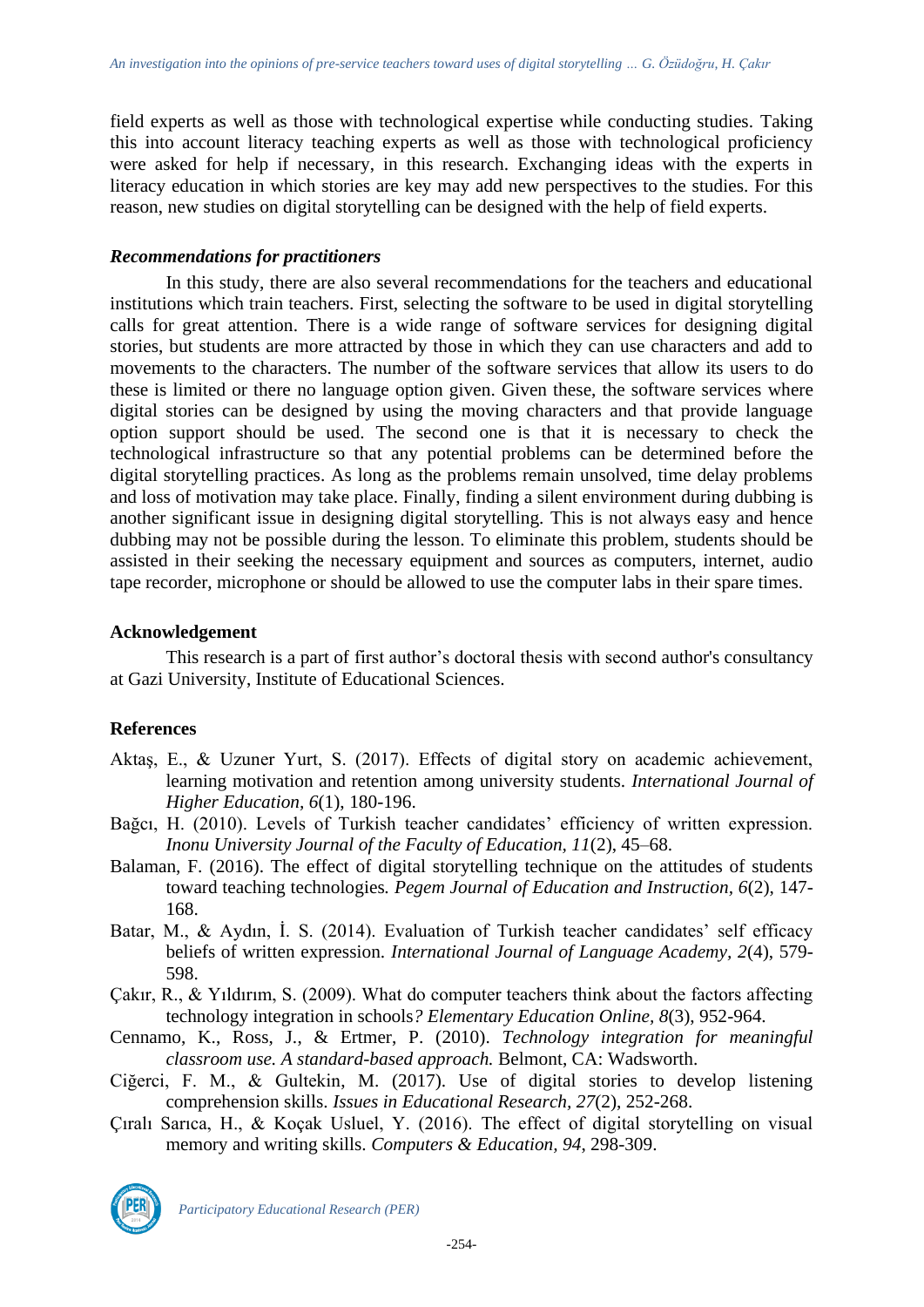- Çocuk, H. E., & Yanpar Yelken, T. (2018). The effect of the web-based digital story applications on the digital literacy levels of Turkish teacher candidates. *Asian Journal of Education and Training, 4*(2), 132-136.
- Creswell, J. W. (2012). *Educational research: Planning, conducting, and evaluating quantitative and qualitative research*. Boston, MA: Pearson Education.
- Creswell, J. W. (2013). *Qualitative inquiry & Research design: Choosing among five approaches*. United States of America: SAGE.
- Creswell, J. W., & Plano Clark, V. L. (2011). *Designing and conducting mixed methods research.* United States of America: SAGE.
- Del-Moral, M. E., Villalustre, L., & Neira, M. R. (2016). Digital storytelling: Activating communicative, narrative and digital competences in initial teacher training. *Ocnos, 15*, 22-41.
- Dogan, B. (2007). *Implementation of digital storytelling in the classroom by teachers trained in a digital storytelling workshop.* (Unpublished Doctoral Dissertation). University of Houston, Houston.
- Egbert, J., Huff, L., Mcneil, L., Preuss, C., & Sellen, J. (2009). Pedagogy, process, and classroom context: Integrating teacher voice and experience into research on technology-enhanced language learning. *The Modern Language Journal, 93*, 754-768.
- Ekmekçi, E. (2016). Improving English as a foreign language (EFL) learners' ICT literacy skills through digital storytelling. *Participatory Educational Research (PER), Special Issue,* 1-9.
- Fraenkel, J. R., & Wallen, N. E. (2008). *How to design and evaluate research in education.*  Boston, MA: McGraw-Hill.
- France, D., & Wakefield, K. (2011). How to produce a digital story. *Journal of Geography in Higher Education, 3*5(4), 617-623.
- Garrety, C. M. (2008). *Digital storytelling: An emerging tool for student and teacher learning.* (Unpublished Doctoral Dissertation). Iowa State University, Ames, Iowa.
- Leong, A. C. H., Abidin, M. J. Z., & Saibon, J. (2019). Learners'perceptions of the impact of using digital storytelling on vocabulary learning. *Teaching English with Technology, 19*(4), 3-26.
- Hewson, J., Danbrook, C., & Sieppert, J. (2015). Engaging post-secondary students and older adults in an intergenerational digital storytelling course. *Contemporary Issues in Education Research, 8*(3), 135-142.
- Kajder, S., Bull, G., & Albaugh, S. (2005). Constructing digital stories. *Learning & Leading with Technology, 32*(5), 40-42.
- Karakoyun, F., & Kuzu, A. (2016). The investigation of preservice teachers' and primary school students' views about online digital storytelling. *European Journal of Contemporary Education, 15*(1), 51-64.
- Keşli Dollar, Y., & Tekiner Tolu, A. (2015). My first digital story: A case study with 5th grade Turkish English language learners. *ELT Research Journal, 4*(3), 172-185.
- Lemon, N., & Garvis, S. (2016). Pre-service teacher self-efficacy in digital technology. *Teachers and Teaching, 22*(3), 387-408.
- Mayer, R. E. (2003). The promise of multimedia learning: using the same instructional design methods across different media. *Learning and Instruction, 13*(2), 125-139.
- Miles, M. B., & Huberman, A. M. (1994). *Qualitative data analysis: An expanded sourcebook.* Thousand Oaks, CA: Sage.
- Ng, W., & Nicholas, H. (2015). iResilience of science pre-service teachers through digital storytelling. *Australasian Journal of Educational Technology, 31*(6), 736-751.
- Robin, B. R. (2006). *The educational uses of digital storytelling.* In C. Crawford, R. Carlsen, K. McFerrin, J. Price, R. Weber & D. Willis (Eds.), Proceedings of society for